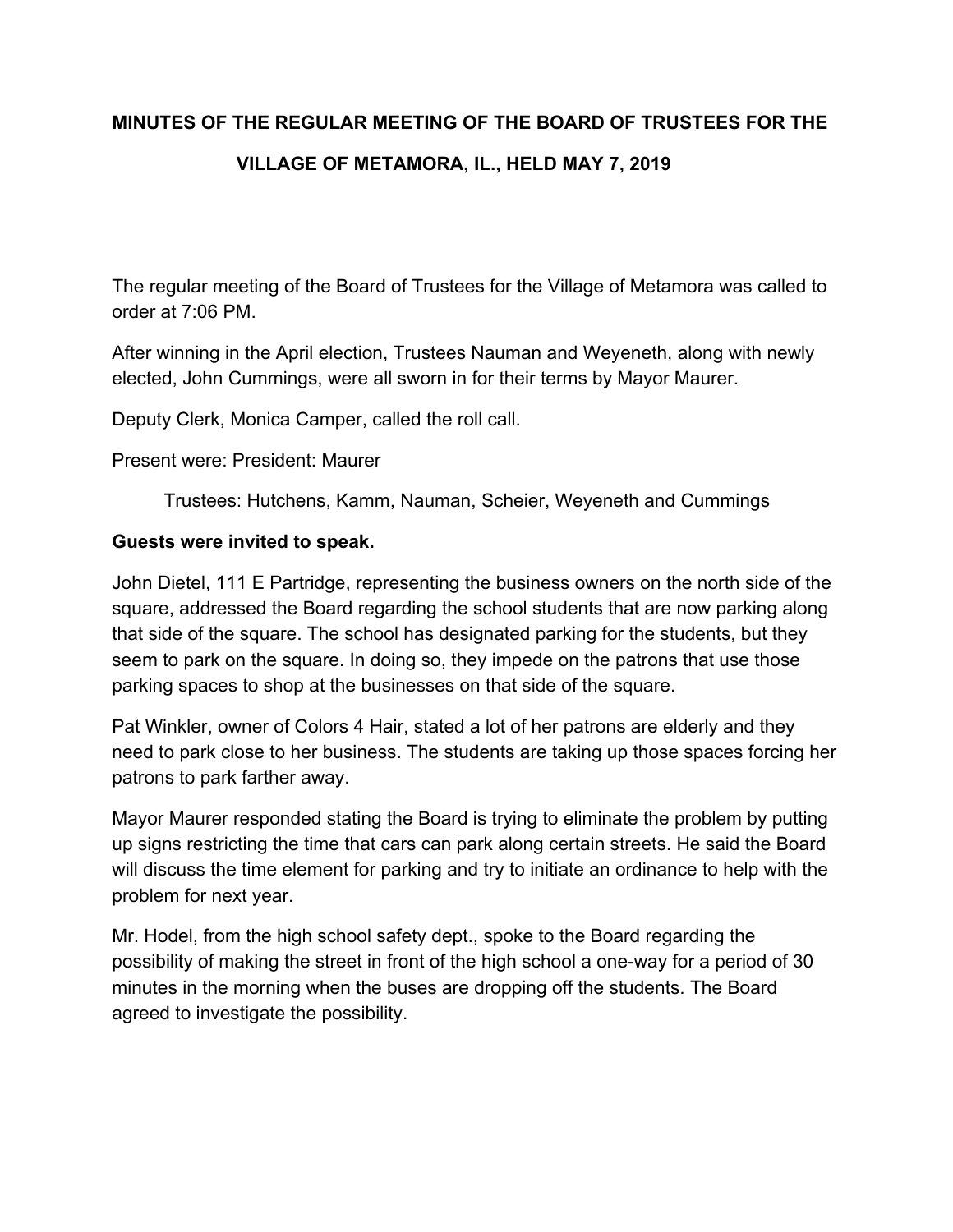## **Mayor's Report**

Mayor Maurer appointed the following Trustees for committees:

|              | Mayor Pro-Tem - Trustee Bill Nauman     |
|--------------|-----------------------------------------|
|              | Public Works - Streets - Trustee Nauman |
|              | Water - Trustee Cummings                |
| Police       | <b>Trustee Schierer</b>                 |
| Fire/ESD     | Trustee Kamm                            |
|              | Special Projects Trustee Hutchens       |
| Finance/Ins. | <b>Trustee Weyeneth</b>                 |

He asked for a motion to approve Farnsworth Group as the engineering firm and Miller, Hall & Triggs as the Village attorneys. Trustee Kamm made the motion and Trustee Weyeneth seconded. With a vote of 6 yeas and 0 nays, the motion passed.

Next, a motion was made by Trustee Weyeneth to approve the 2019/2020 budget and Trustee Hutchens seconded. With a vote of 6 yeas and 0 nays, the motion passed.

Mayor Maurer said he had received a request from a lady representing Easter Seals to host a one-day vender craft sale on the square. No date has been set, but permission from the Board is the first step before any definite plans are made. A short discussion was held and the Board decided to ask for more information from her before they made a decision.

Next, he asked for a motion to approve the request from St. Mary's to have a beer tent again this year at Old Settlers. Trustee Nauman made the motion and Trustee Kamm seconded and with a vote of 6 yeas and 0 nays, the motion passed.

A short discussion was held regarding the hiring of Energy Strategies as consultants for the Village's aggregate electricity. Nathan Hendricks explained what the firm does to the Board. A motion was made by Trustee Weyeneth to hire the firm with Trustee Nauman seconding. With a vote of 6 yeas and 0 nays, the motion passed.

Next, a motion was made to allow the Mayor or Mayor Pro-Tem to sign the contract regarding aggregate electricity.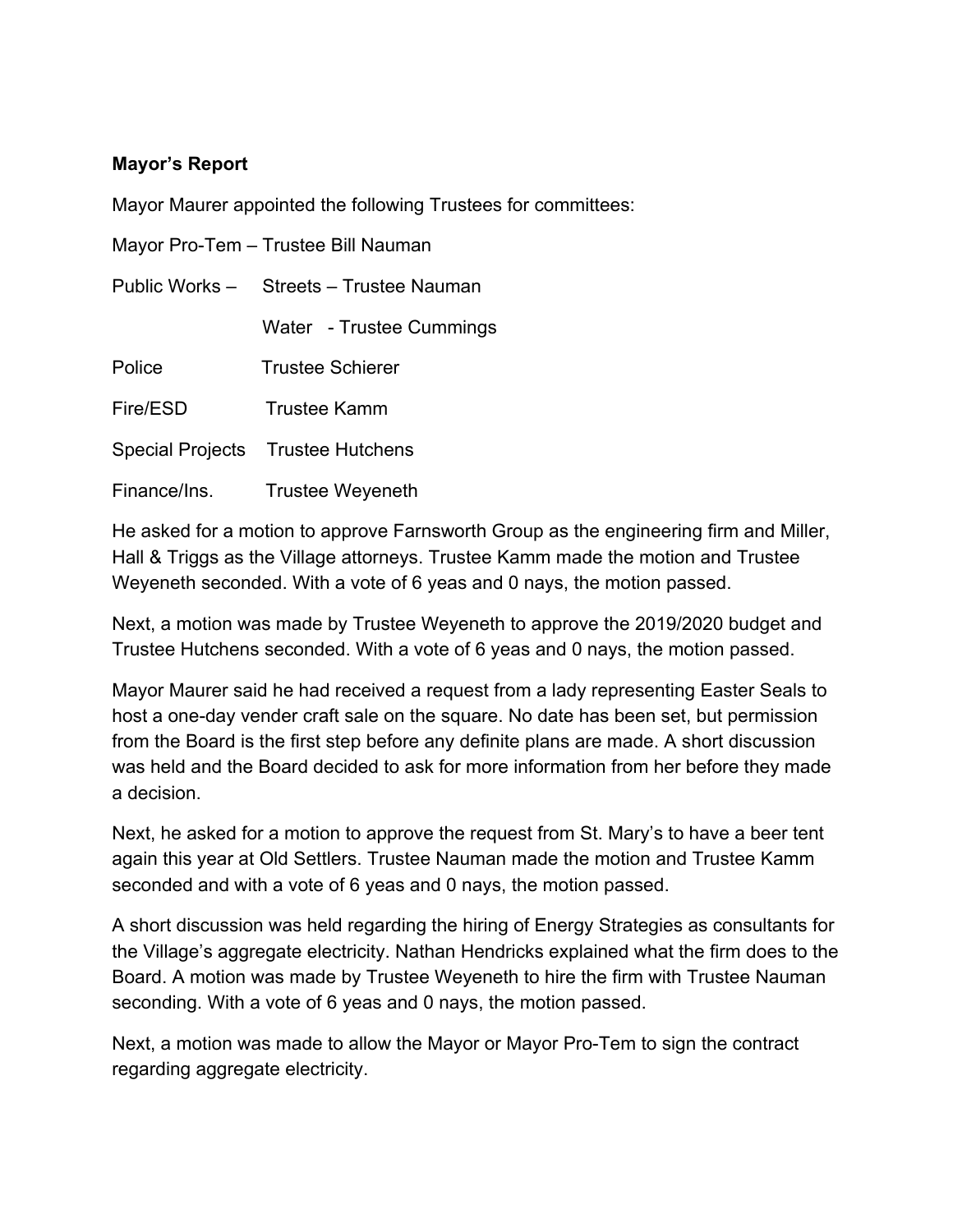Trustee Weyeneth gave an update on the sale of the hardware store to a new/used car dealership. The dealer is interested in the three properties on the block and is investigating the possibilities.

# **Attorney's Report**

Attorney Brunton reported the following:

- 1. Presented the Ordinance to approve the re-subdivision plat for the Wall property. Trustee Hutchens made a motion to approve the Ordinance with Trustee Weyeneth
	- seconding. With a vote of 6 yeas and 0 nays, the motion passed. 2. Presented an Ordinance providing for the annexation to the Village of certain
		- property owned by Jacob and Lacy Wall. Trustee Weyeneth made a motion to approve the Ordinance with Trustee Hutchens seconding. With a vote of 6 yeas and 0 nays, the motion passed.

# **Engineer's Report**

Bob Kolhaus reported on the following:

- 1. RLF Funding Program & Watermain Project Schedule is still hopeful for design and construction during late 2019. Working with Monica and also receiving required sign-offs on part of submittal requirements. Materials to be submitted this week.
- 2. Watermain/Valve Work at Well and WTP sites Completed by Hoerr Construction.
- 3. County DCEO RLF Program Tri-County will be processing a Grant. Village received a notice to provide project ideas and has replied.
- 4. Oakwood Cemetery/Coal Bank Road Storm Drainage Jason working through communications with Township on project coordination options.
- 5. MFT Resolution Approval 2019 Oil and Chip program to advertise 5/9 with bid opening on 5/20, 3PM @ City Hall. Acceptance of bids can be considered on 5/21.
- Non MFT related Requests for quotes on crack sealing and spray patching went out and are due back on 5/17. Requests for quotes on base repair and parking lots will be requested soon.